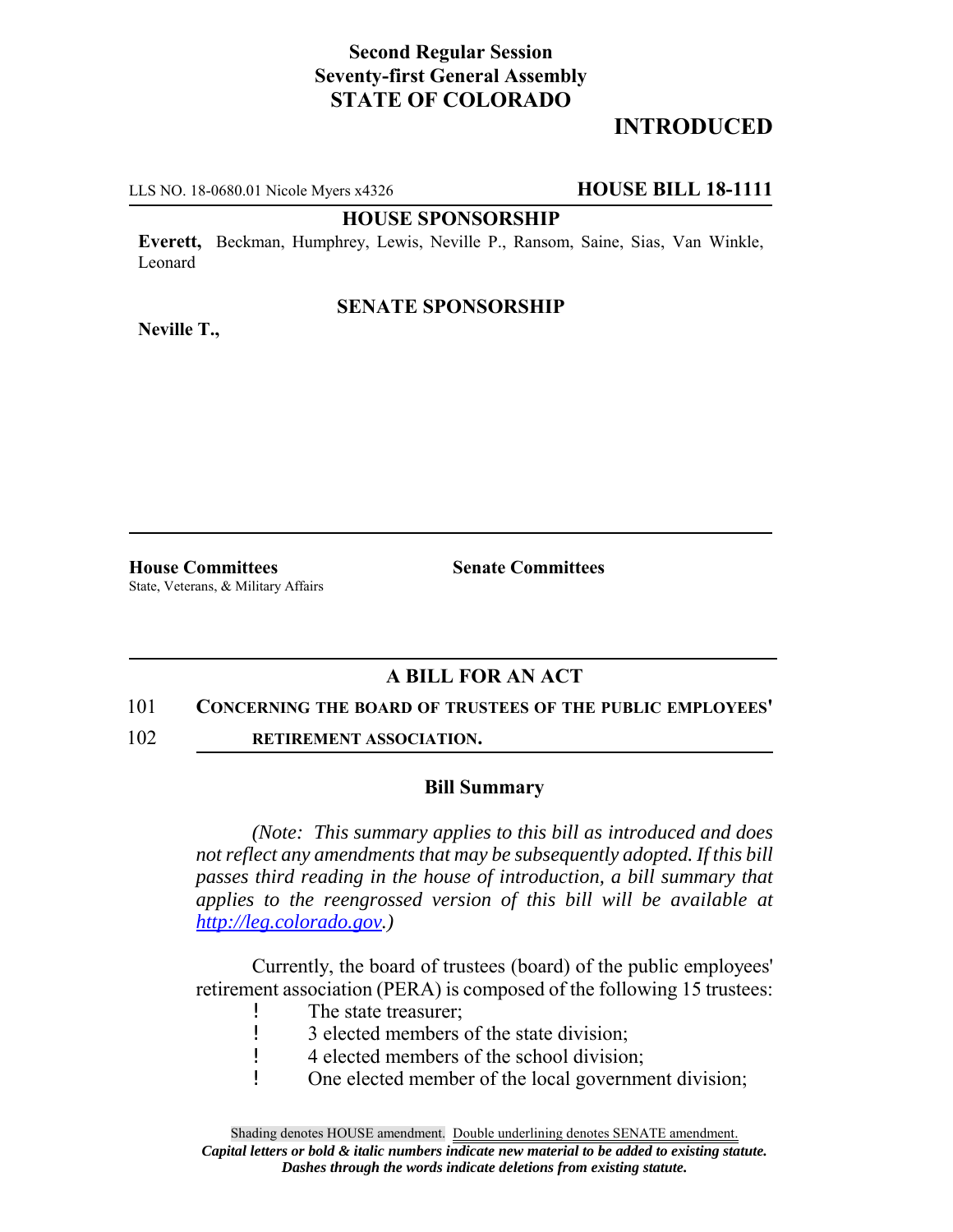- ! One elected member of the judicial division;
- ! 2 elected retirees; and
- ! 3 trustees appointed by the governor and confirmed by the senate who are not PERA members or retirees and who are experts in certain fields.

There is also one ex officio trustee from the Denver public schools division.

The bill modifies the composition of the board by:

- ! Eliminating one elected member trustee position from the state division;
- ! Eliminating 3 elected member trustee positions from the school division;
- ! Requiring both elected members from the state division and the members from the school division, the local government division, and the judicial division to be at least 20 years from retirement eligibility; and
- ! Adding 4 more trustees appointed by the governor and confirmed by the senate who are not PERA members or retirees and who are experts in certain fields to replace the eliminated elected member trustee positions. The additional appointed trustees must have significant experience and competence in investment management, finance, banking, economics, accounting, pension administration, or actuarial analysis.

The bill does not change the inclusion on the board of the state treasurer, the elected members from the local government division and the judicial division, or the ex officio trustee from the Denver public schools division.

In addition, PERA's nonstatutory governance manual permits a trustee of the board to make reasonable requests for information from PERA when the information is necessary for the purposes of fulfilling the trustee's duties as a member of the board. The governance manual also includes limitations on the nature of requests for information that a trustee can make.

The bill authorizes a trustee, in his or her capacity as a member of the board and in furtherance of his or her fiduciary duties and obligations to the members and benefit recipients of PERA, to review all records or information within the custody and control of PERA. Upon request of a trustee, the executive director of PERA or the board is required to provide access to any records or information requested. Neither the executive director nor the board may deny a trustee's request for records or information based on the expenditure of staff time or the need to use outside resources to fill the request, or any other reason. A trustee is prohibited from using any records or information provided for personal use and PERA is required to keep certain information confidential when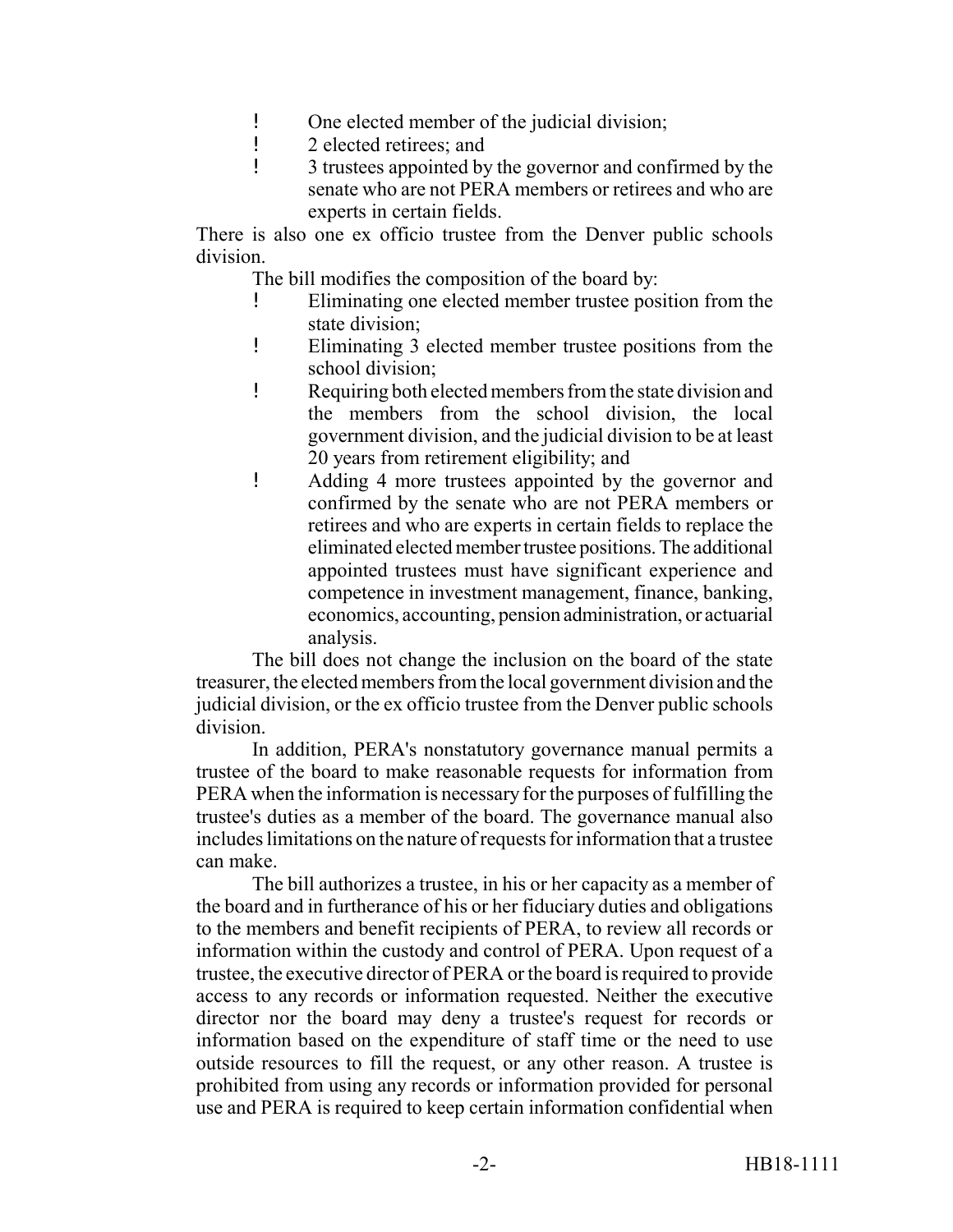providing requested records or information to a trustee.

*Be it enacted by the General Assembly of the State of Colorado:*

- **SECTION 1. Legislative declaration intent.** (1) The general assembly hereby finds and declares that:
- (a) The board of trustees of the public employees' retirement association (PERA) is composed of retirees and current members of PERA who receive or will receive retirement benefits through PERA;
- (b) The current structure of the board of trustees of PERA does not offer any assurance that the board will include representation of members who are relatively distant from retirement eligibility; and
- (c) Every member of the board of trustees, in his or her capacity as a member of the board of trustees and in furtherance of his or her fiduciary duties and obligations to the members and benefit recipients of PERA, should have the ability to review all records or information within the custody and control of PERA. However, PERA's nonstatutory governance manual includes limitations on the nature of requests for information that a member of the board of trustees can make.
- (2) The general assembly further finds and declares that the intent of this act is to:
- (a) Shift the composition of the board of trustees of PERA to a 20 larger representation of people who are not members or retirees of PERA;
- (b) Guarantee that a segment of the board represents PERA members who are relatively distant from retirement eligibility;
- (c) Ensure that the board has a greater range of experience in investment management, finance, banking, economics, accounting, pension administration, or actuarial analysis while retaining participation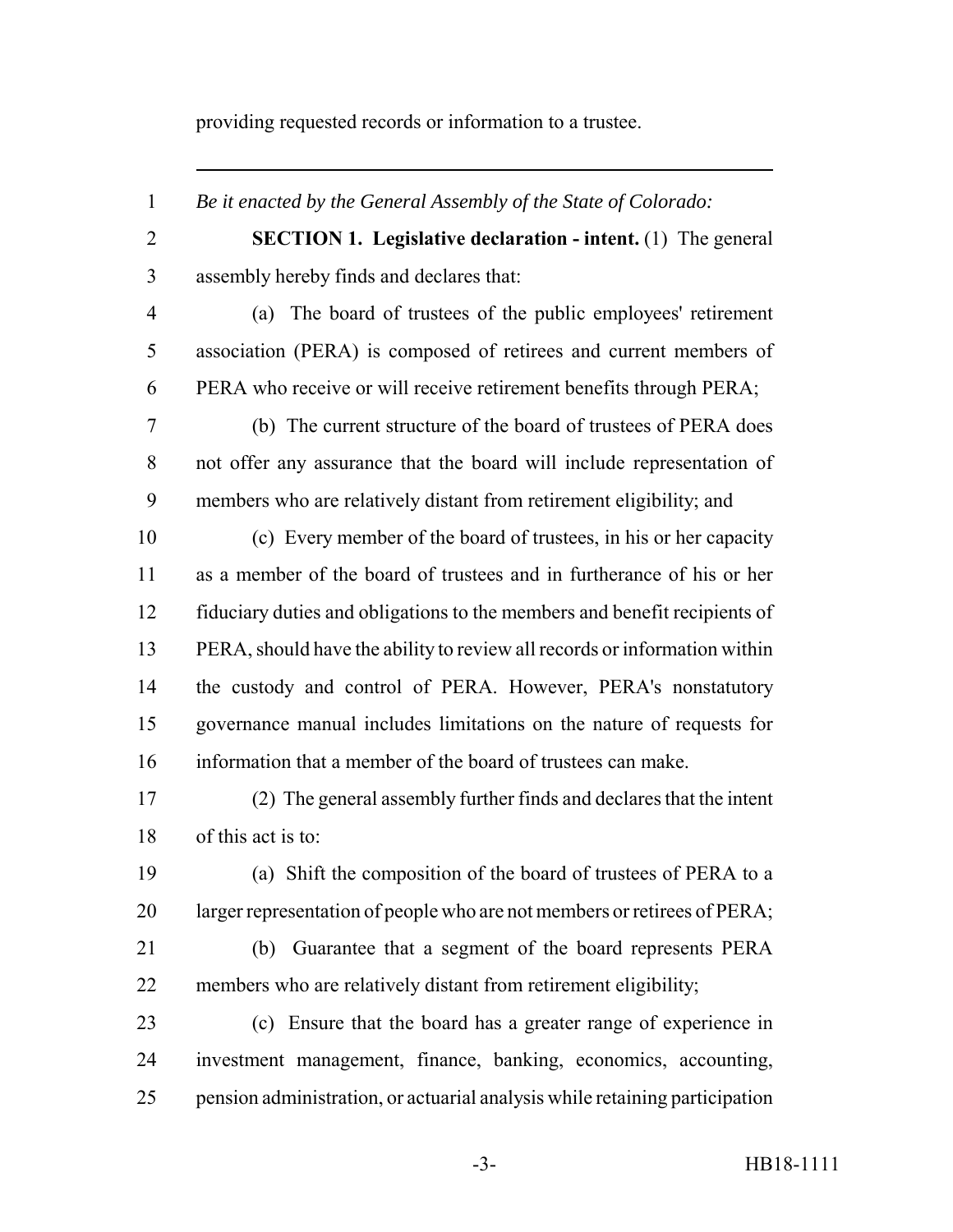1 from members and retirees of PERA on the board;

2 (d) Further minimize the appearance of conflicts of interest in 3 matters dealing with the solvency of PERA and the financial liabilities of 4 the state; and

 (e) Ensure that upon request, any member of the board of trustees is authorized, in his or her capacity as a member of the board of trustees and in furtherance of his or her fiduciary duties and obligations to the members and benefit recipients of PERA, to review all records or information within the custody and control of PERA.

10 **SECTION 2.** In Colorado Revised Statutes, 24-51-203, **amend** 11 (1), (3), and (5) as follows:

12 **24-51-203. Board - composition and election.** (1) The board 13 shall consist CONSISTS of the following fifteen trustees:

14 (a) The state treasurer;

15 (b) Four THREE members of the state division elected by the 16 members of that division, at least one of whom shall be IS an employee 17 of a state institution of higher education and at least one of whom shall 18 IS not be an employee of a state institution of higher education until, on 19 or after January 1, 2007 JANUARY 1, 2019, one of those trustee positions 20 unless it is the sole position held by an employee of a state institution of 21 higher education, is vacated OR THE TRUSTEE'S TERM ENDS, and thereafter 22 there shall be three ARE TWO members of the state division elected by the 23 members of that division, at least one of whom shall be IS an employee 24 of a state institution of higher education and at least one of whom shall 25 not be IS NOT an employee of a state institution of higher education. BOTH 26 MEMBERS ELECTED AFTER JANUARY 1, 2019, SHALL BE TWENTY YEARS OR 27 MORE FROM FULL SERVICE RETIREMENT ELIGIBILITY ON THE DATE THAT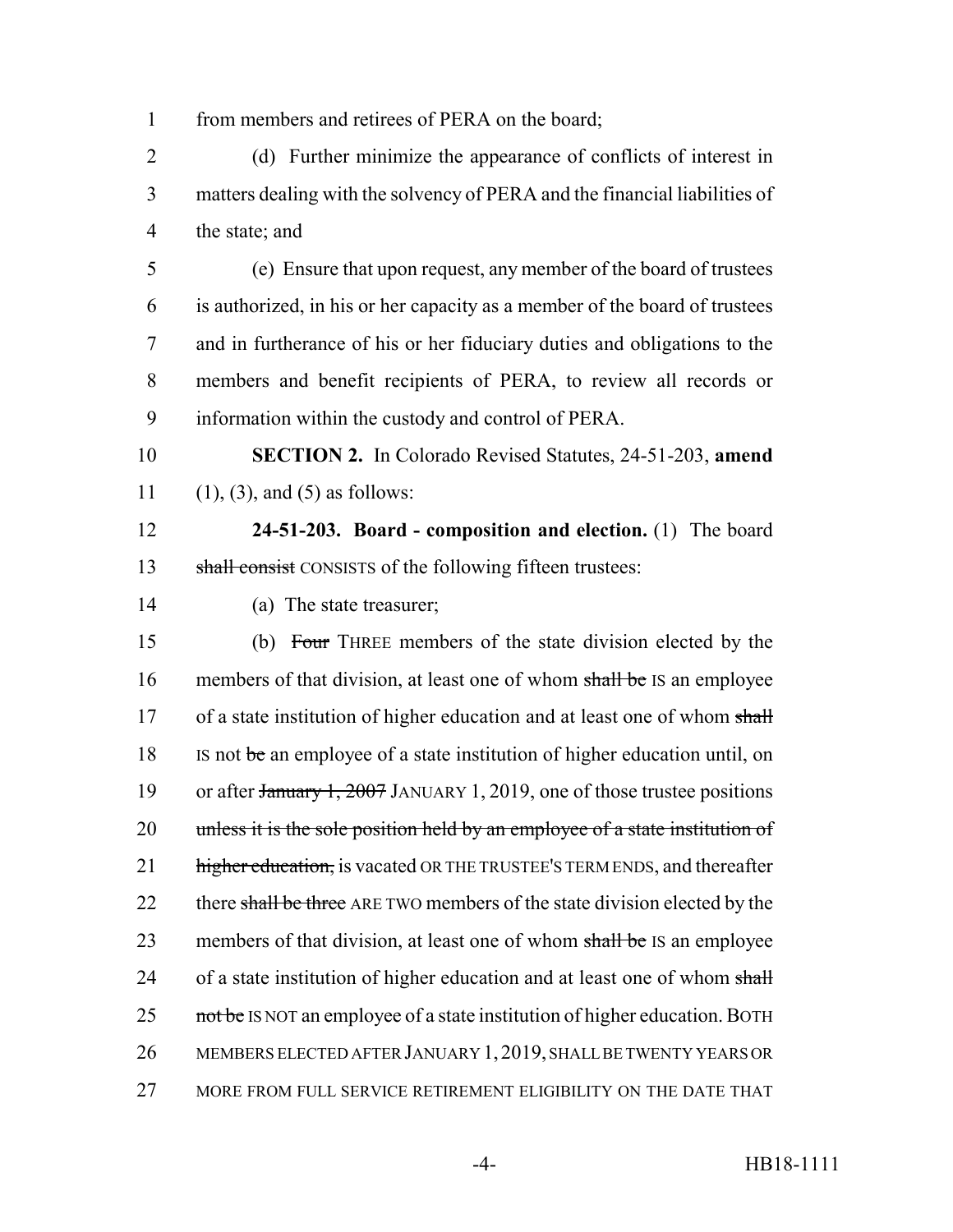1 THE TRUSTEE BEGINS SERVING HIS OR HER FIRST TERM ON THE BOARD.

2 (c) Five FOUR members of the school division elected by the 3 members of that division until, on or after January 1, 2007, one JANUARY 4 1, 2019, THREE of those trustee positions is ARE vacated OR THE TRUSTEES' 5 TERMS END, and thereafter there shall be four members IS ONE MEMBER 6 of the school division elected by the members of that division. THE 7 MEMBER ELECTED AFTER JANUARY 1, 2019, SHALL BE TWENTY YEARS OR 8 MORE FROM FULL SERVICE RETIREMENT ELIGIBILITY ON THE DATE THAT 9 THE TRUSTEE BEGINS SERVING HIS OR HER FIRST TERM ON THE BOARD.

10 (d) Two members of the local government division elected by the 11 members of that division until, on or after January 1, 2007, one of those 12 trustee positions is vacated and thereafter there shall be One member of 13 the local government division elected by the members of that division. 14 THE MEMBER ELECTED ON OR AFTER JANUARY 1, 2019, SHALL BE TWENTY 15 YEARS OR MORE FROM FULL SERVICE RETIREMENT ELIGIBILITY ON THE 16 DATE THAT THE TRUSTEE BEGINS SERVING HIS OR HER FIRST TERM ON THE 17 BOARD.

18 (e) One member of the judicial division elected by the members 19 of that division. THE MEMBERS ELECTED ON OR AFTER JANUARY 1, 2019, 20 SHALL BE TWENTY YEARS OR MORE FROM FULL SERVICE RETIREMENT 21 ELIGIBILITY ON THE DATE THAT THE TRUSTEE BEGINS SERVING HIS OR HER 22 FIRST TERM ON THE BOARD.

23 (f) Two retirees, one of whom shall be IS elected by those 24 members who have retired from the local government division, the 25 judicial division, or from the state division and one of whom shall be 26 elected by those members who have retired from the local government 27 division, the judicial division, or the school division; except that both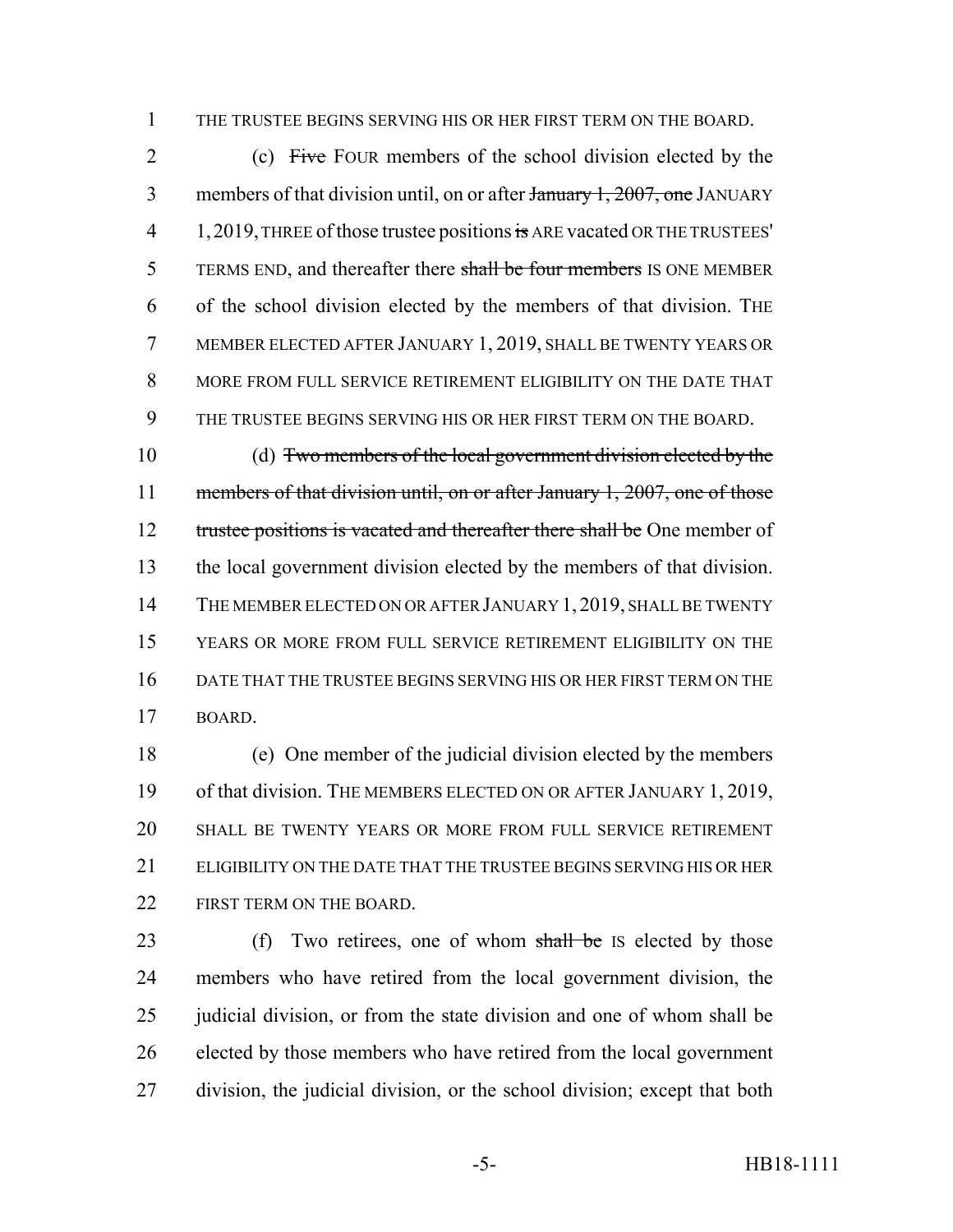retiree trustees cannot have retired from the same division; and

 (g) Three trustees appointed by the governor and confirmed by the senate. who shall not be members, inactive members, or retirees of the 4 association and who shall ON OR AFTER JANUARY 1, 2019, THE GOVERNOR SHALL APPOINT, WITH SENATE CONFIRMATION, FOUR ADDITIONAL TRUSTEES WHO SHALL REPLACE THE ELECTED TRUSTEES' POSITIONS ELIMINATED PURSUANT TO SUBSECTIONS (1)(b) AND (1)(c) OF THIS SECTION. THE TRUSTEES APPOINTED BY THE GOVERNOR SHALL NOT BE MEMBERS, INACTIVE MEMBERS, OR RETIREES OF THE ASSOCIATION AND ARE REQUIRED TO have significant experience and competence in investment management, finance, banking, economics, accounting, 12 pension administration, or actuarial analysis. Of the three SEVEN trustees 13 appointed by the governor, no more than two FOUR shall be from the same 14 political party. FOR TRUSTEES APPOINTED ON OR AFTER JANUARY 1, 2019, THE GOVERNOR SHALL MAKE APPOINTMENTS IN A MANNER TO ENSURE THAT THE SEVEN APPOINTED TRUSTEES ARE EVENTUALLY COMPRISED OF THE FOLLOWING:

18 (I) ONE PROFESSIONAL WITH TEN YEARS OF EXPERIENCE AND COMPETENCY IN INVESTMENT FUND MANAGEMENT;

20 (II) ONE PROFESSIONAL WITH TEN YEARS OF EXPERIENCE AND COMPETENCY IN ACCOUNTING AND WHO IS A CERTIFIED PUBLIC ACCOUNTANT IN COLORADO;

23 (III) ONE PROFESSIONAL WITH TEN YEARS OF EXPERIENCE AND COMPETENCY IN SECURITIES LAW AND WHO IS A LICENSED ATTORNEY IN COLORADO;

26 (IV) ONE PROFESSIONAL WITH TEN YEARS OF EXPERIENCE AND COMPETENCY IN TAX LAW AND WHO IS A LICENSED ATTORNEY IN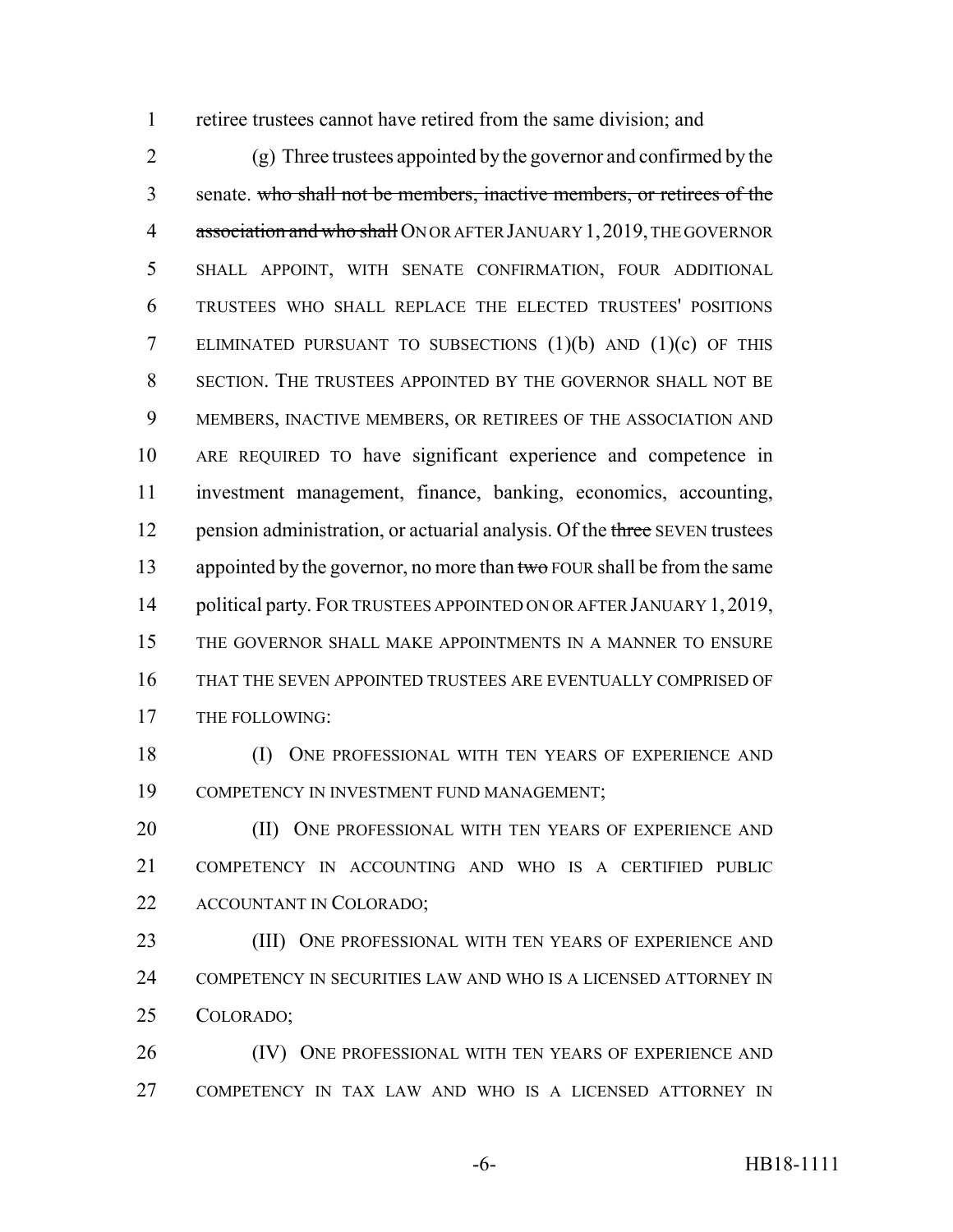COLORADO;

 (V) ONE PROFESSIONAL WITH TEN YEARS OF EXPERIENCE AND COMPETENCY IN PENSION MANAGEMENT;

 (VI) ONE PROFESSIONAL WITH TEN YEARS OF EXPERIENCE AND COMPETENCY IN ACTUARIAL ANALYSIS AND WHO IS A CERTIFIED ACTUARY; AND

 (VII) ONE PROFESSIONAL WITH TEN YEARS OF EXPERIENCE AND COMPETENCY AS A CERTIFIED FINANCIAL PLANNER ACCREDITED BY A NATIONALLY RECOGNIZED ACCREDITATION AGENCY.

 (3) The term for each of the initial three appointed trustees shall 11 be determined by the governor and shall be staggered with a one-year 12 term, a two-year term, and a three-year term with no trustee assigned the 13 same term length THE INITIAL TERM FOR EACH OF THE FOUR ADDITIONAL TRUSTEES APPOINTED AFTER JANUARY 1,2019, PURSUANT TO SUBSECTION (1)(g) OF THIS SECTION IS DETERMINED BY THE GOVERNOR AND IS STAGGERED WITH A ONE-YEAR TERM, A TWO-YEAR TERM, A THREE-YEAR 17 TERM, AND A FOUR-YEAR TERM. After each of the initial terms conclude 18 CONCLUDES, the term for ALL appointed trustees shall be IS four years. Appointed trustees may be reappointed to the board for an unlimited number of terms.

21 (5) When a vacancy occurs among the three SEVEN appointed 22 trustees, the governor shall appoint, with THE consent of the senate, a new 23 trustee with the experience and competence specified in paragraph  $(g)$  of 24 subsection  $(1)$  SUBSECTION  $(1)(g)$  of this section to serve the remainder of any unexpired term. Such appointee may serve on a temporary basis if the general assembly is not in session when he or she is appointed until 27 the general assembly is in session and the senate is able to consent to such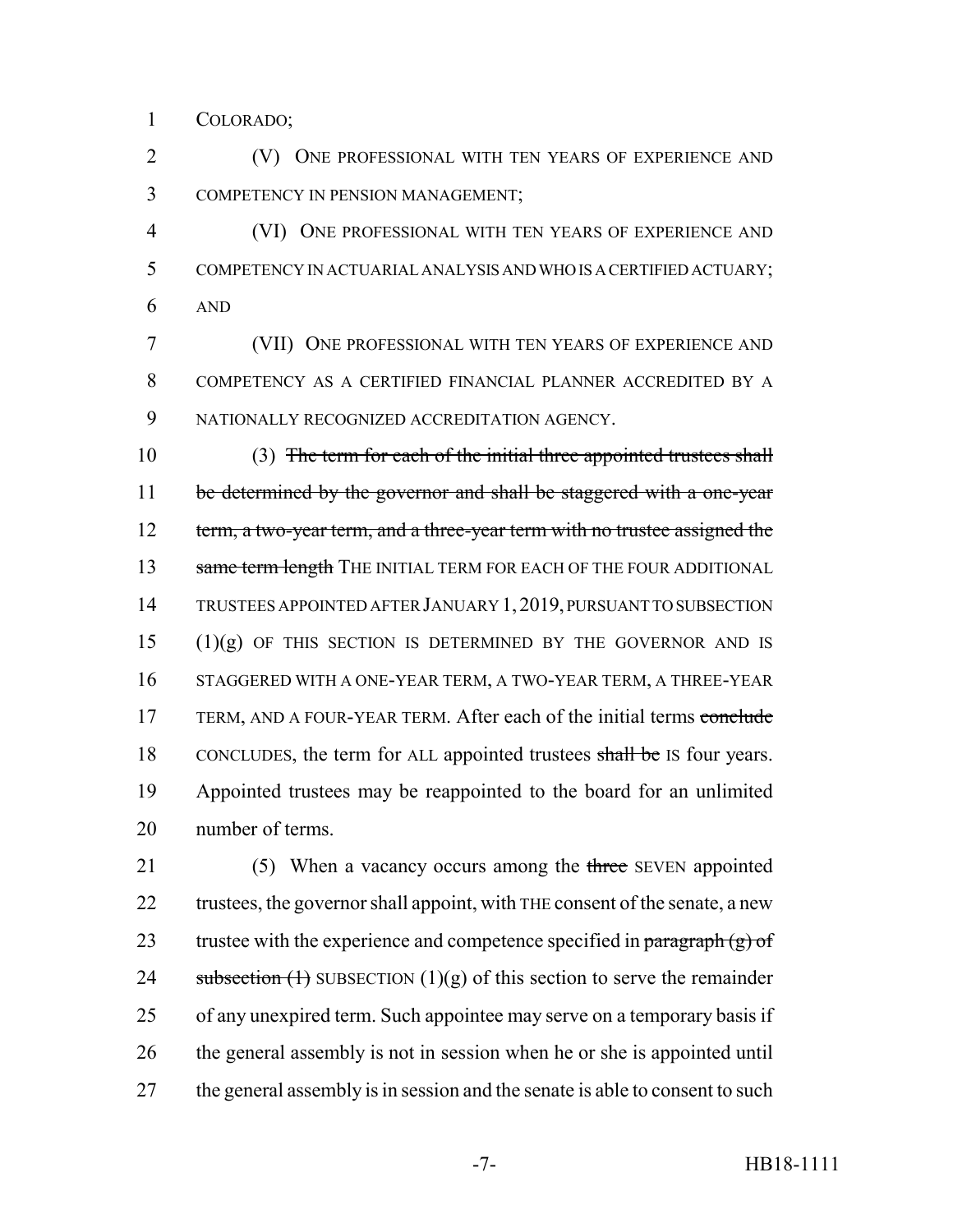appointment.

 **SECTION 3.** In Colorado Revised Statutes, **add** 24-51-207.5 as follows:

 **24-51-207.5. Access to information - board of trustees.** (1) (a) NOTWITHSTANDING ANY OTHER PROVISION OF THIS ARTICLE 51 6 AND EXCEPT AS PROVIDED IN SUBSECTION  $(1)(b)$  OF THIS SECTION, ANY MEMBER OF THE BOARD OF TRUSTEES IN HIS OR HER CAPACITY AS A TRUSTEE AND IN FURTHERANCE OF HIS OR HER FIDUCIARY DUTIES AND OBLIGATIONS TO THE MEMBERS AND BENEFIT RECIPIENTS AS SPECIFIED IN SECTION 24-51-207 IS ENTITLED TO REVIEW ALL RECORDS AND INFORMATION WITHIN THE CUSTODY AND CONTROL OF THE ASSOCIATION. SUCH RECORDS INCLUDE, BUT ARE NOT LIMITED TO, FINANCIAL RATIONALE ON RETURNS, INVESTMENT STRATEGY AND SCOPE, ACTUARIAL TABLES, AND DETAILED INFORMATION ON INVESTMENTS. THE TRUSTEE IS RESPONSIBLE FOR ANY REASONABLE COSTS, BEYOND DE MINIMIS 16 EXPENSES, ASSOCIATED WITH PROVIDING THE RECORDS. UPON REQUEST OF A TRUSTEE, THE EXECUTIVE DIRECTOR OF THE ASSOCIATION OR THE BOARD SHALL PROVIDE FULL AND TIMELY ACCESS, IN A USEABLE AND MEANINGFUL MANNER, TO ANY RECORDS OR INFORMATION THAT THE TRUSTEE REQUESTED.

 (b) NOTWITHSTANDING SECTION 24-51-213, THE INFORMATION THAT A MEMBER OF THE BOARD OF TRUSTEES IS ENTITLED TO REVIEW 23 PURSUANT TO SUBSECTION (1)(a) OF THIS SECTION INCLUDES SALARY AND BENEFIT INFORMATION THAT IS CONTAINED IN RECORDS OF MEMBERS, FORMER MEMBERS, INACTIVE MEMBERS, DPS MEMBERS, DPS RETIREES, BENEFIT RECIPIENTS, AND THEIR DEPENDENTS; EXCEPT THAT, IN FULFILLING A REQUEST FOR RECORDS OR INFORMATION BY A TRUSTEE